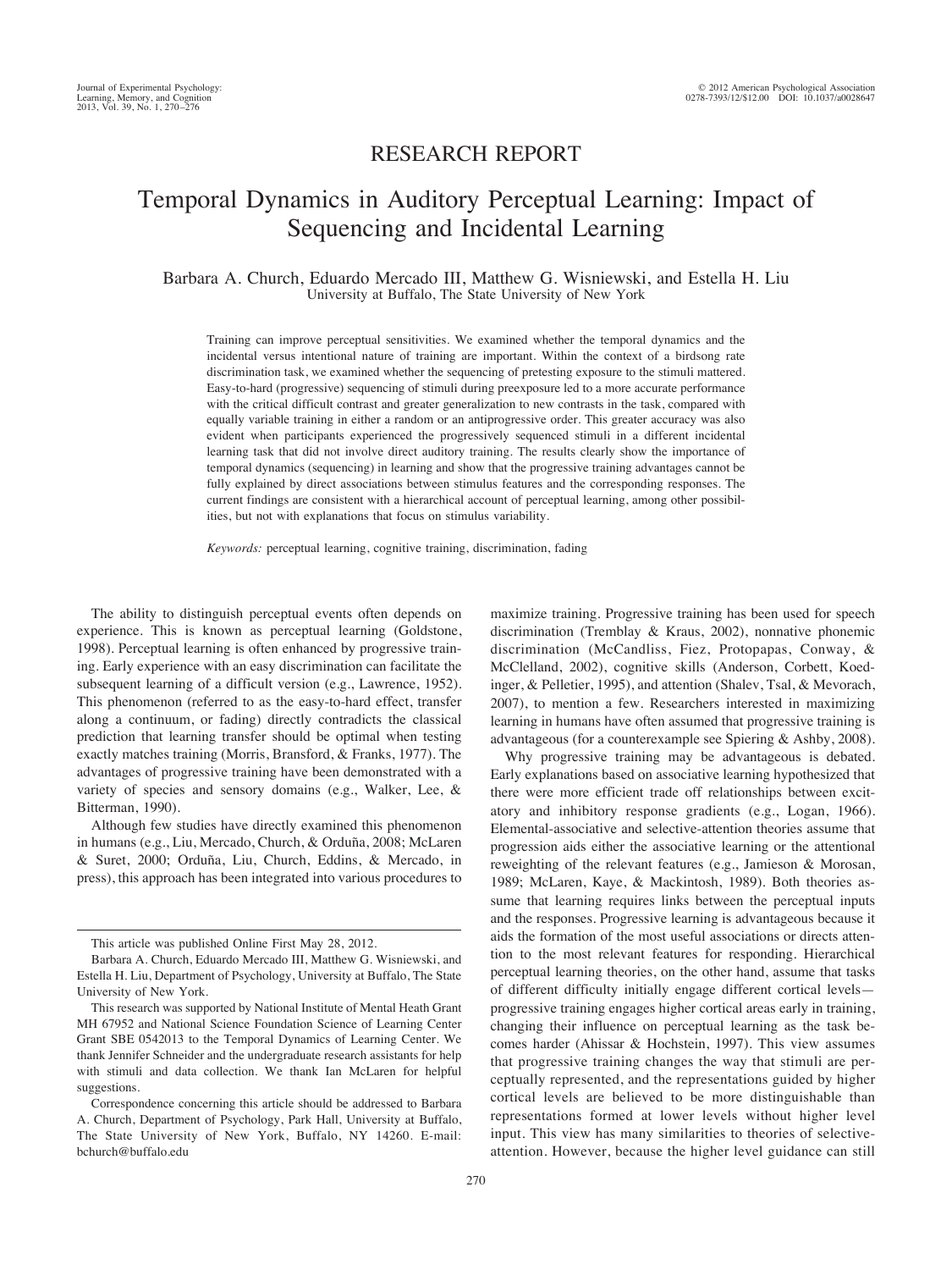be within the perceptual system, associations with responses are not necessary. All three views predict that progressive learning is advantageous. However, only the hierarchical view predicts that progressive exposure will be advantageous even when the stimuli and responses are not linked.

Unlike the previous perspectives, not all theorists are convinced that the sequence of training difficulty is important. Some have suggested that reports of an advantage simply reflect less frustration during training (Eisenberger, 1992; see Liu et al., 2008, for counter). Others suggest that progressive advantages only occur when they aid the discovery of the task relevant dimension. If humans are told what features are relevant, the sequence of training is unimportant (Casale & Pashler, 2011). A number of recent studies that informed participants about the relevant dimension suggest this hypothesis cannot fully explain the findings (Liu et al., 2008; Orduña et al., in press). However, a somewhat more viable alternative explanation of progressive effects assumes that the advantage actually comes from using more variable stimulus sets during progressive training.

Researchers have focused on the critical role of variable training in maximizing learning. Recent interest in the perceptual variability of training sets arose within studies training phonemic contrasts in second languages (e.g., Lively, Pisoni, & Yamada, 1994). More recently, the issue of greater generalization with stimulus variability has also been addressed in animal learning (e.g.Wright & Katz, 2007), second-language vocabulary (e.g., Barcroft & Sommers, 2005), frequency discrimination (e.g., Amitay, Hawkey, & Moore, 2005), category learning (e.g., Hahn, Bailey, & Elvin, 2005), mathematical problem solving (e.g., Sanders, Gonzalez, Murphy, Pesta, & Bucur, 2002), and even tennis (Douvis, 2005). These studies show that the effects of stimulus variability depend on the type of task (Barcroft & Sommers, 2005; Hahn et al., 2005) and individual– group differences (Amitay et al., 2005; Sanders et al., 2002). In general, training variability leads to better learning of second-language contrasts and is comparable to progressive training (Iverson, Hazan, & Bannister, 2005). However, though variable training increases generalization, retention, and overall skill (Douvis, 2005; Sanders et al., 2002), it also slows initial learning (Hahn et al., 2005) and is more helpful to some than to others (Amitay et al., 2005; Sanders et al., 2002).

Only one previous study has directly compared the effectiveness of variable and progressive training. Iverson et al. (2005) trained Japanese speakers to learn the English /r/–/l/ phoneme contrast using different procedures. One procedure progressively trained listeners to discriminate the third formant (F3) crucial for distinguishing this phoneme contrast. Another procedure simply used variable training with multiple speakers. Both procedures were found to be equally advantageous, despite their vast differences. It remains unclear whether nonprogressive but equally variable training along the F3 dimension would have produced the same efficiency. It is important to disentangle this because progressive training is by definition more variable than constant training. Therefore, the benefits of progressive training may result from the increased variability. The hierarchical, elemental-associative, and selective-attention accounts clearly predict that the temporal sequencing, not just the variability of the training, is vital. However, of these three accounts, only the hierarchical account clearly predicts that this will continue to be true when the discrimination is not trained.

# **Experiment 1**

In Experiment 1, we examined people's ability to discriminate birdsongs played back at varying rates. Four types of training (progressive, constant, random, and antiprogressive) were compared to dissociate the impact of progressive sequencing from increased variability. Half of the participants in each learning condition were intentionally trained (asked to discriminate birdsong rates), and half were incidentally exposed to the stimuli (asked to judge whether they thought they would recognize the particular birdsong during a memory test). This incidental learning procedure is similar to the learning phase of artificial grammar (e.g., Reber, 1967) and dot distortion categorization tasks (e.g., Knowlton & Squire, 1993) in which participants are exposed to stimuli but are not asked to focus on the relevant aspects of the stimuli. This allowed us to determine whether associations between the stimuli and responses were necessary for a progressive advantage.

The theory of reverse hierarchy (RH) predicts that progressive training will produce the best performance because perceptual learning is guided by higher cortical areas, producing more differentiated representations. The constant and random conditions should fall somewhere in between because neither would recruit higher level processes, and the antiprogressive group should show the worst performance because higher cortical levels were being recruited at the wrong time. In addition, because the progressive advantage should reflect changes in stimulus representation as a result of apparent contrast rather than an association with a response, the theory predicts that progressive sequencing should show a similar advantage, whether the discrimination is trained or incidentally exposed. There may be an overall advantage of training, but the pattern of advantage across sequencing types should be the same. On the other hand, if the "progressive" advantage is actually produced by stimulus variability, the progressive, random, and antiprogressive conditions should be similar, all sharing an advantage over the constant condition. If associations or selective attention is necessary, then only the intentionally trained conditions should show a progressive advantage.

### **Method**

Participants. Ninety-nine introductory psychology students from the University at Buffalo, The State University of New York, participated as partial fulfillment of their course requirements. Twelve participants were assigned to each of the eight betweenparticipants conditions (2 learning presentation by 4 sequencing type). Three participants were dropped and replaced for having missing values for more than six trials. Final data analyses included 96 participants.

**Stimuli and apparatus.** The stimuli were constructed from a publicly available recording of superb lyre bird's song from the Macaulay Library at the Cornell Lab of Ornithology. A 1 s section containing various frequency and amplitude modulations was selected. Variants of the original were created using the time stretch function in Cool Edit Pro 2.0, to make stimulus versions that were 10%, 20%, 30%, 40%, 50%, and 70% faster than the original. Increasing the rate in this fashion led to a number of concurrent changes, such as a shorter stimulus duration and steeper frequency and amplitude modulations. Such complex changes resulted in a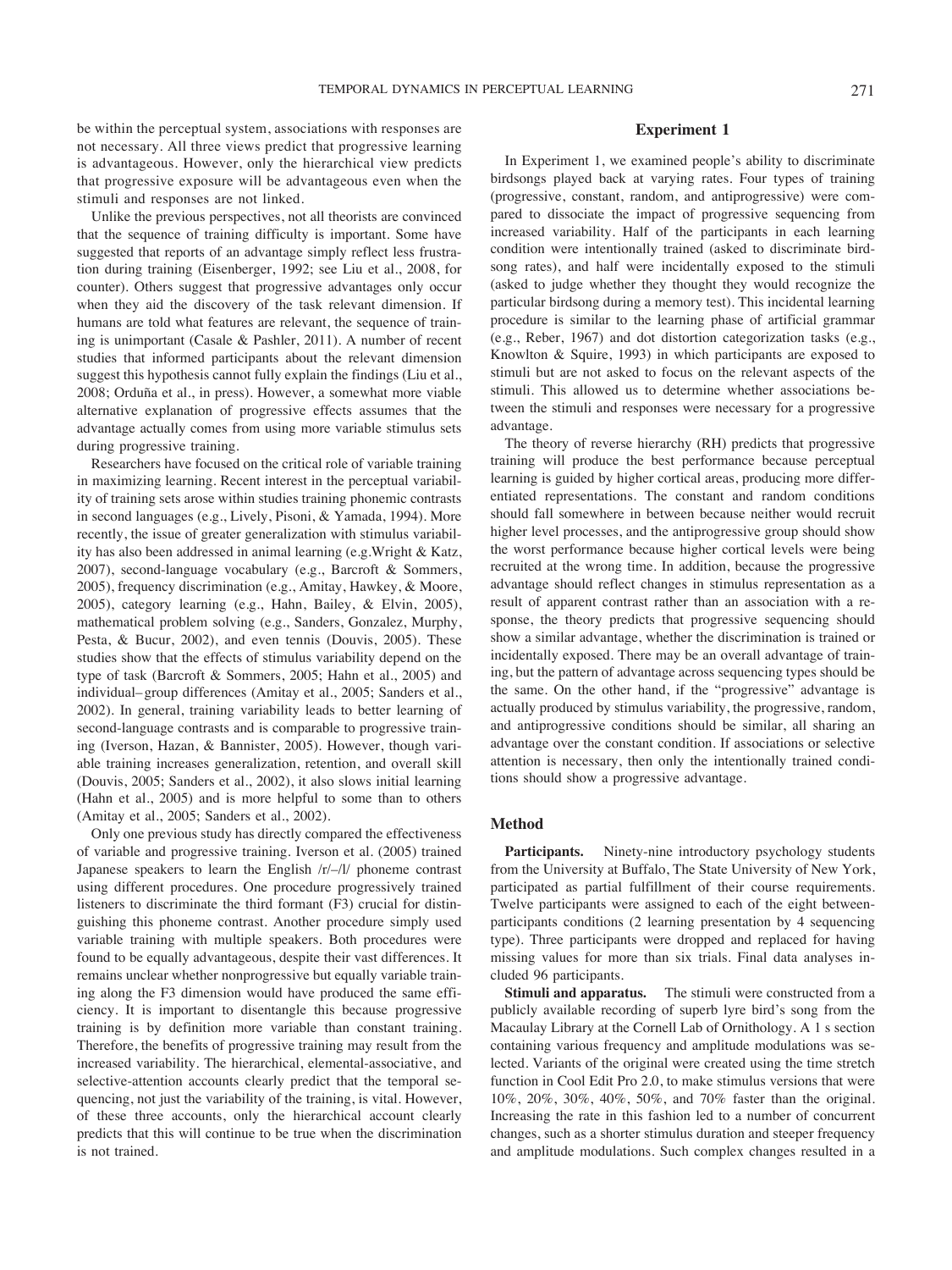

*Figure 1.* Spectrograms of the original stimulus and the 20% faster stimulus (critical contrast). Other stimuli had similar spectral structure but were time stretched to be  $10\%$ ,  $30\%$ ,  $40\%$ ,  $50\%$ , and  $70\%$  faster than the original.

variety of acoustic cues that could be used for discrimination. Spectrograms of the original stimulus and the 20% faster version are shown in Figure 1.

Stimuli were presented, and keyboard responses were collected, using DMDX experimental software (Forster & Forster, 2003) running on IBM-compatible desktop computers. Audio-Technica ATH-M40fs headphones presented the stimuli at normal conversational levels.

**Design and procedures.** A 2 (learning presentation: training vs. exposure)  $\times$  4 (sequencing type: progressive, constant, random, and antiprogressive) between-participants design was used. The dependent variable was discrimination performance with either the critical experienced contrast or novel contrasts not heard during learning.

All participants completed one learning session followed by a test with a break for instructions. Participants were presented with birdsongs and asked to make a two-alternative forced-choice response for each stimulus. During the test and the intentional training, participants decided whether the presented song was the "slow" birdsong (the original recording) or a faster version. Participants responded with keyboard presses, and they were told to guess if they were unsure. They received no feedback during the test. Participants in intentional training conditions received accuracy feedback regarding their trial performance, and the first trial was their first exposure to any stimuli. Participants in incidental exposure conditions heard the same birdsongs but were asked to judge whether they were likely to recognize the stimuli during a later memory test. No feedback was given in exposure conditions. Participants had 5 s to respond to all trials. The intertrial interval was 1.5 s.

Learning sessions had 60 trials. Half were "slow" (the original recording; one speed only), and half were "fast" (faster versions; varied depending on training type). During constant training, the "fast" stimuli were always the 20% faster version. During progressive training, participants cycled through four stages of 15 trials. Each stage compared the "slow" trials with a different speed of "fast" trials, from  $70\%$ ,  $50\%$ ,  $30\%$ , and  $20\%$  faster in the last stage,

with no breaks indicating the transitions between stages. During random training, participants heard the same stimuli, but the stimuli were presented in a random order rather than in stages. During antiprogressive training, participants heard the stimuli in the opposite order (20%, 30%, 50%, and 70% faster).

The test was identical across conditions. Half the 100 trials were "slow," and half were "fast." Three versions of "fast" stimuli— 10%, 20%, and 40% faster—were used during testing. This allowed for an examination of the effects of sequence on the most difficult experienced discrimination (the critical contrast) and on both easier and harder novel discriminations. All items within learning stages and test were presented in a pseudorandom order (no more than five identical stimuli in a row).

# **Results**

All significance tests were two-tailed with an alpha level of .05. The percentage correct and the discriminability index (*d*") for each group's test performance on the critical contrast (20% rate difference) and the novel contrasts (10% and 40% rate difference) are presented in Table 1. To correct for potential response biases, all statistical comparisons used  $d'$  as the dependent measure.<sup>1</sup>

 $A$  2  $\times$  4 between-participants analysis of variance (ANOVA) on the critical contrast found a significant main effect of sequencing type,  $F(3, 88) = 11.663$ ,  $p < .001$ ,  $\eta^2 = .276$ . The main effect of learning presentation was marginally significant,  $F(1, 88) = 3.59$ ,  $p = .061$ ,  $\eta^2 = .028$ , suggesting a small advantage of intentional training. The interaction was not significant  $(F < 1)$ . Two planned nonorthogonal contrasts were performed to determine whether the data fit the patterns of performance with the different sequencing types predicted by the reverse hierarchy (RH; progressive  $\geq$ constant  $=$  random  $>$  antiprogressive) and the variability hypoth-

<sup>&</sup>lt;sup>1</sup> Hit rates and false alarm values were corrected following Wixted and Lee (2004). False alarms of zero were replaced by  $1/(2 \times$  Total Trials). Hit rates of 100 were replaced by  $1 - [1/(2 \times \text{Total trials})]$ .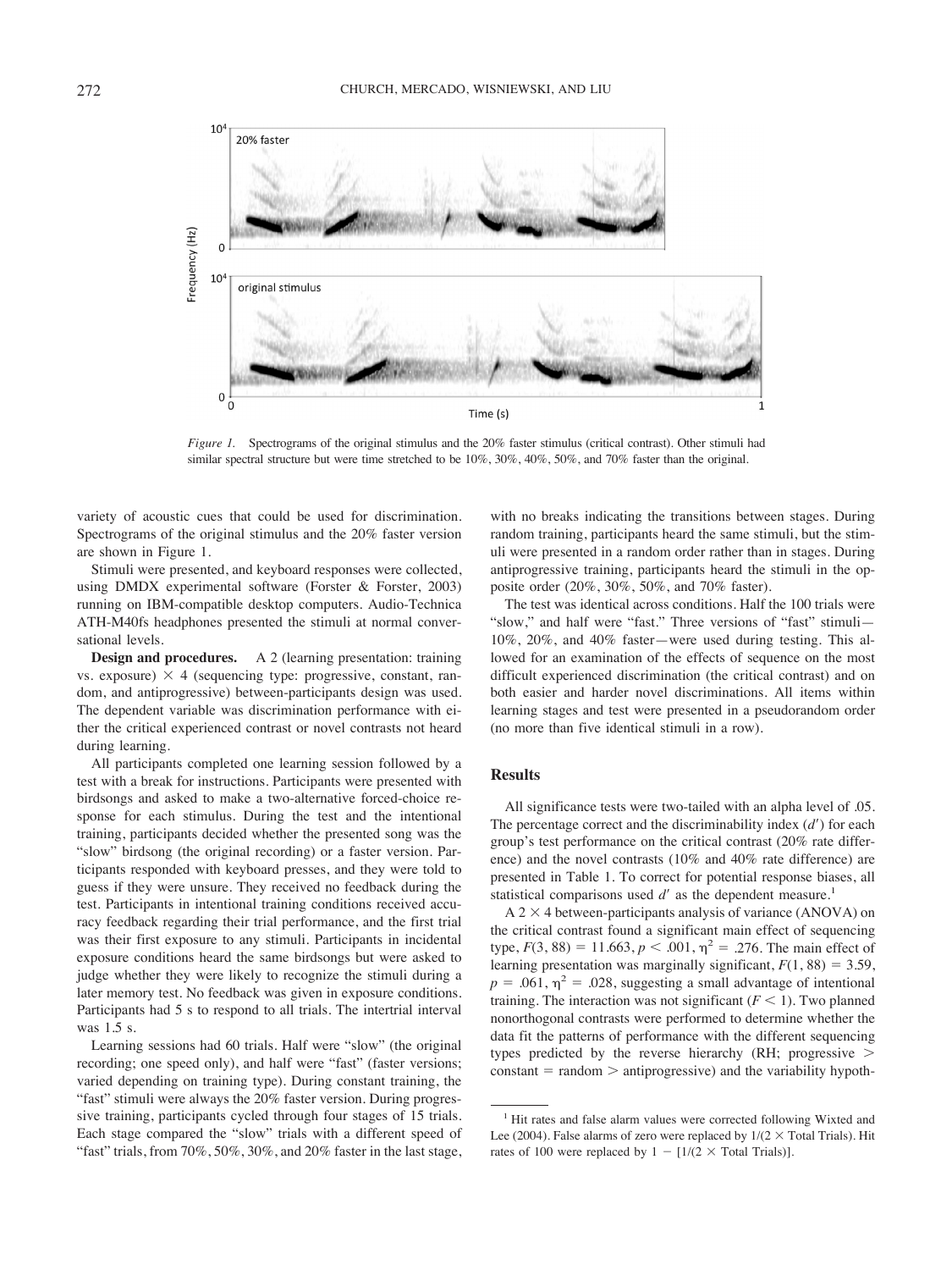|                   | Training    |          |        |                 |
|-------------------|-------------|----------|--------|-----------------|
| Learning contrast | Progressive | Constant | Random | Antiprogressive |
|                   |             | Critical |        |                 |
| Training          |             |          |        |                 |
| $20\%$ (%)        | 86          | 79       | 79     | 74              |
| $20\%$ (d')       | 2.170       | 1.536    | 1.492  | 1.086           |
| Exposure          |             |          |        |                 |
| $20\%$ (%)        | 87          | 75       | 76     | 70              |
| $20\%$ (d')       | 1.899       | 1.344    | 1.210  | 0.852           |
|                   |             | Novel    |        |                 |
| Training          |             |          |        |                 |
| $40\%$ (%)        | 92          | 86       | 84     | 88              |
| $40\%$ (d')       | 2.562       | 2.139    | 2.101  | 2.342           |
| $10\%$ (%)        | 73          | 61       | 57     | 56              |
| $10\% (d')$       | 1.113       | 0.449    | 0.215  | 0.136           |
| Exposure          |             |          |        |                 |
| $40\%$ (%)        | 97          | 86       | 89     | 83              |
| $40\%$ (d')       | 2.315       | 1.447    | 1.738  | 1.197           |
| $10\%$ (%)        | 62          | 60       | 57     | 58              |
| $10\% (d')$       | 0.459       | 0.426    | 0.186  | 0.200           |

*Mean Percentage Correct (%) and Discriminability Index (*d"*) of the Critical Contrast and Novel Contrasts by Learning Presentation and Sequencing Type in Experiment 1*

eses (VH; progressive  $=$  random  $=$  antiprogressive  $>$  constant). The contrast testing the RH trend was significant,  $F(1, 88) =$ 34.045,  $p < .001$ ,  $\eta^2 = .269$ .<sup>2</sup> The contrast testing the VH trend was not  $(F < 1)$ . Planned comparisons between conditions showed that the progressive groups performed better than did the constant groups,  $t(46) = 3.256$ ,  $p = .002$ , Cohen's  $d = 0.961$ , and the random groups performed significantly better than did the antiprogressive groups,  $t(46) = 2.093$ ,  $p = .039$ ,  $d = 0.616$ . The constant groups were numerically but not statistically better than the random groups  $(t < 1)$ .

Even though there was no significant interaction between learning and sequencing type  $(F < 1)$ , it was theoretically important to know whether the RH predicted sequence type pattern was significant even when only the exposure condition was examined. To this end, a one-way ANOVA was performed on just the participants in the incidental condition. The main effect of sequence type was significant,  $F(3, 44) = 4.934$ ,  $p =$ .005,  $\eta^2$  = .252. Planned contrasts showed that the RH trend was significant,  $F(1, 44) = 14.328$ ,  $p < .001$ ,  $\eta^2 = .243$ ,<sup>3</sup> and the VH trend was not  $(F \leq 1)$ . Planned comparisons showed that the progressive group performed marginally better than did the constant group,  $t(22) = 2.001$ ,  $p = .051$ , Cohen's  $d =$ 0.855, and the random group performed numerically but not statistically better than did the antiprogressive group,  $t(22)$  = 1.294,  $p = .203$ ,  $d = 0.552$ .

To evaluate how learning generalized to novel stimuli, we performed a  $2 \times 2 \times 4$  mixed ANOVA on the *d*'s for the 10% and 40% faster stimuli. Analyses revealed significant main effects of sequencing type,  $F(3, 88) = 8.519$ ,  $p < .001$ ,  $\eta^2 = .054$ , learning presentation,  $F(1, 88) = 15.271$ ,  $p < .001$ ,  $\eta^2 = .032$ (higher in the trained groups), and stimuli,  $F(1, 88) = 313.815$ ,  $p < .001$ ,  $\eta^2 = .540$  (better with 40% faster stimuli). There were also significant interactions between stimuli and learning

presentation,  $F(1, 88) = 6.380$ ,  $p = .013$ ,  $\eta^2 = .011$ , and stimuli, learning presentation, and sequence type,  $F(3, 88) =$ 3.586,  $p = .017$ ,  $\eta^2 = .019$ . All other interactions were nonsignificant  $(Fs < 1)$ . Planned contrasts revealed a significant RH trend,  $F(1, 88) = 5.596$ ,  $p = .022$ ,  $\eta^2 = .081$ ,<sup>4</sup> but no VH trend  $(F < 1)$ . Planned comparisons indicated better generalization in the progressive groups than in the constant groups,  $t(46) = 3.555, p < .001, d = 1.048$ . However, the random groups generalized numerically, but not statistically, better than did the antiprogressive groups  $(t < 1)$ .

To better understand the interaction between the stimuli and the learning presentation and the three-way interaction, separate  $2 \times 2$ between-participant ANOVAs were performed on the 40% and 10% faster stimuli. For the easier stimuli, there were significant main effects of sequencing type,  $F(3, 88) = 4.393$ ,  $p = .006$ ,  $\eta^2 = .107$ , and learning,  $F(1, 88) = 16.838, p < .001, \eta^2 = .136$  (trained was better), and a nonsignificant interaction,  $F(3, 88) = 1.822$ ,  $p = .149$ ,  $\eta^2$  = .044. To further understand the three-way interaction, planned contrasts testing the sequencing hypotheses for each learning condition separately showed a significant RH trend in the exposure, *F*(1,

<sup>2</sup> The residual sequencing type main effect not explained by the RH trend contrast was not significant  $(F < 1)$ , suggesting that the contrast largely explained the main effect.

<sup>&</sup>lt;sup>3</sup> The residual sequencing type main effect not explained by the RH trend contrast was not significant  $(F \leq 1)$ , suggesting that the contrast largely explained the main effect.

<sup>4</sup> The residual sequencing type main effect not explained by the RH trend contrast was significant,  $F(2, 88) = 9.160$ ,  $p < .001$ ,  $\eta^2 = .115$ , suggesting (like the three-way interaction) that not all performance was explained by the RH trend.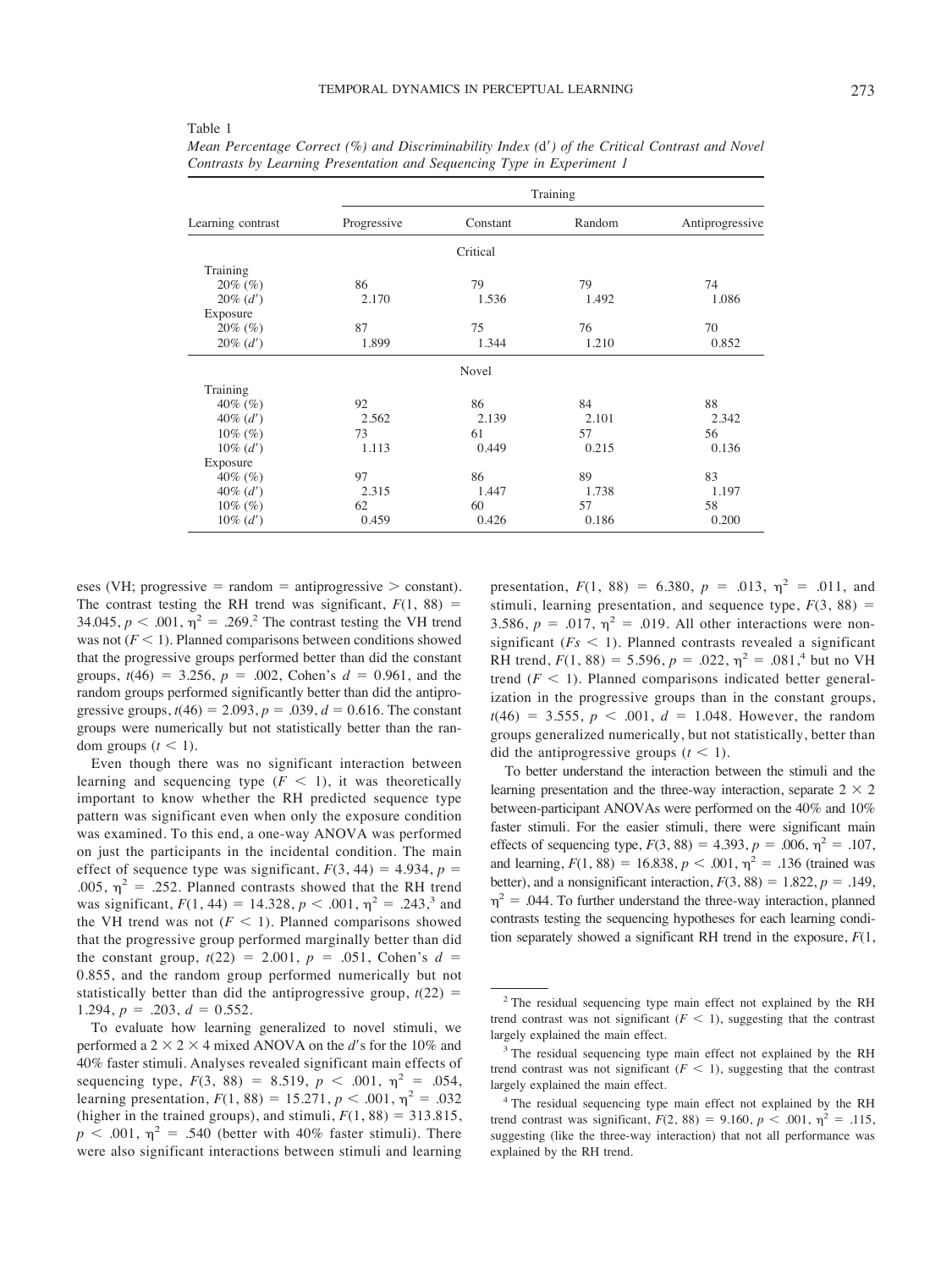44) = 11.772,  $p = .001$ ,  $\eta^2 = .206$ ,<sup>5</sup> but not the trained group (*F* < 1). This probably reflects a ceiling effect in the better performing trained group with the easy stimulus contrast.

For the more difficult stimuli, there was a significant main effect of sequencing type,  $F(3, 88) = 6.131$ ,  $p < .008$ ,  $\eta^2 = .161$ . The main effect of learning  $(F < 2)$  and interaction,  $F(3, 88) = 2.077$ ,  $p = .109$ ,  $\eta^2 = .054$ , were nonsignificant. Planned contrasts for each learning condition showed a significant RH trend for the trained group,  $F(1, 44) = 22.105$ ,  $p < .001$ ,  $\eta^2 = .310$ , but not the exposure group  $(F < 2)$ . This may reflect a floor effect in the incidental condition with the most difficult contrast. No groups showed significant VH trends  $(Fs \leq 1)$ .

#### **Discussion**

The results show that direct associations between relevant stimulus features and a particular response are not necessary for the progressive advantage to occur. Progressively exposed individuals showed a performance advantage even when they had no training about rate discrimination. The results also seem to support the idea that the sequence, and not just the variability of the exposure, is important. However, there is one possible problem with this interpretation of the critical contrast results in the current experiment. There is a potential confound between the sequence of the training and the probability that the last item heard during training was the fast item from the critical contrast. Though the probability of the last item being that item is the same for the progressive and the constant conditions (50%), it is lower for the conditions with equal variability (0% for antiprogressive and 12.5% for random). Though these complex sound stimuli are unlikely to be retained in a short-term memory buffer for more than 10 –20 s (e.g., Cowan, 1984) and the delay for the participants to read the screen and press the space bar to begin the test requires more than 20 s, it is possible that some kind of priming for recent information could operate to give the progressive condition an advantage over the other variable conditions with the critical contrast. The operation of the combination of variability and an advantage related to the most recent stimulus could explain the current results with the critical contrast. How one explains the generalization results with this sort of priming from the most recent stimulus is less obvious. However, a less confounded interpretation of the critical contrast is important to understanding the progressive effect.

Previous research has shown that a progressive over constant training advantage is still evident after a 1-day delay (Liu et al., 2008), clearly showing that it operates on long-term learning, not just performance in the short-term. However, this research cannot disentangle the sequencing and variability of training. In order to assess this combined variability and priming hypothesis, we conducted Experiment 2.

# **Experiment 2**

In Experiment 2, we compared equally variable training conditions with three different sequences (progressive, random, antiprogressive), while controlling the probability that the last training item was the stimuli used for the critical contrast.

### **Method**

**Participants.** Thirty-one introductory psychology students from the University at Buffalo, The State University of New York, Table 2

*Mean Percentage Correct (%) and Discriminability Index (*d"*) of the Critical Contrast and Novel Contrasts by Sequencing Type in Experiment 2*

| Training contrast type | Progressive | Random | Antiprogressive |
|------------------------|-------------|--------|-----------------|
| Critical 20%           |             |        |                 |
| $\%$                   | 87          | 79     | 73              |
| d'                     | 1.976       | 1.395  | 1.240           |
| Novel $40\%$           |             |        |                 |
| $\%$                   | 94          | 91     | 83              |
| d'                     | 2.656       | 2.517  | 1.920           |
| Novel $10\%$           |             |        |                 |
| $\%$                   | 67          | 60     | 59              |
| d'                     | 0.716       | 0.335  | 0.343           |

participated as partial fulfillment of their course requirements. Ten participants were assigned to each of three between-participants conditions (progressive, random, and antiprogressive training). One participant was dropped and replaced for making one response more than 80% of the time. Final data analyses included 30 participants.

**Design.** The experiment employed a simple betweenparticipants design. The independent variable was sequencing type (progressive, random, and antiprogressive). The dependent variables were discrimination of the critical difficult contrast and the novel contrasts.

**Stimuli and procedures.** The stimuli and procedures were the same as in Experiment 1 except that (a) for simplicity of comparison and to maximize statistical power, only three intentionally trained conditions were used (progressive, random, antiprogressive) and (b) in every condition, the last six items during training had a 50% probability of being the 20% faster item. The overall and relative number of times that the particular stimuli were played was identical across conditions and to Experiment 1.

## **Results and Discussion**

The percentage correct and the discriminability index (*d*") for each group's test performance on the critical contrast and novel contrasts are presented in Table 2. All statistical comparisons used *d*" as the dependent measure.

A one-way ANOVA on the critical contrast found a significant main effect of sequencing type,  $F(2, 27) = 5.796$ ,  $p = .008$ ,  $\eta^2 =$ .300, showing differences in participants' discrimination ability after different sequences of training. A planned contrast revealed that the data fit the RH predicted linear trend (progressive  $>$  random  $>$ 

<sup>5</sup> The residual sequencing type main effect not explained by the RH trend contrast was not significant  $(F < 1)$ , suggesting that the contrast largely explained the main effect.

<sup>6</sup> The residual sequencing type main effect not explained by the RH trend contrast was not significant,  $F(2, 44) = 2.613$ ,  $p < .079$ ,  $\eta^2 = .073$ , suggesting that the contrast mostly explained the main effect.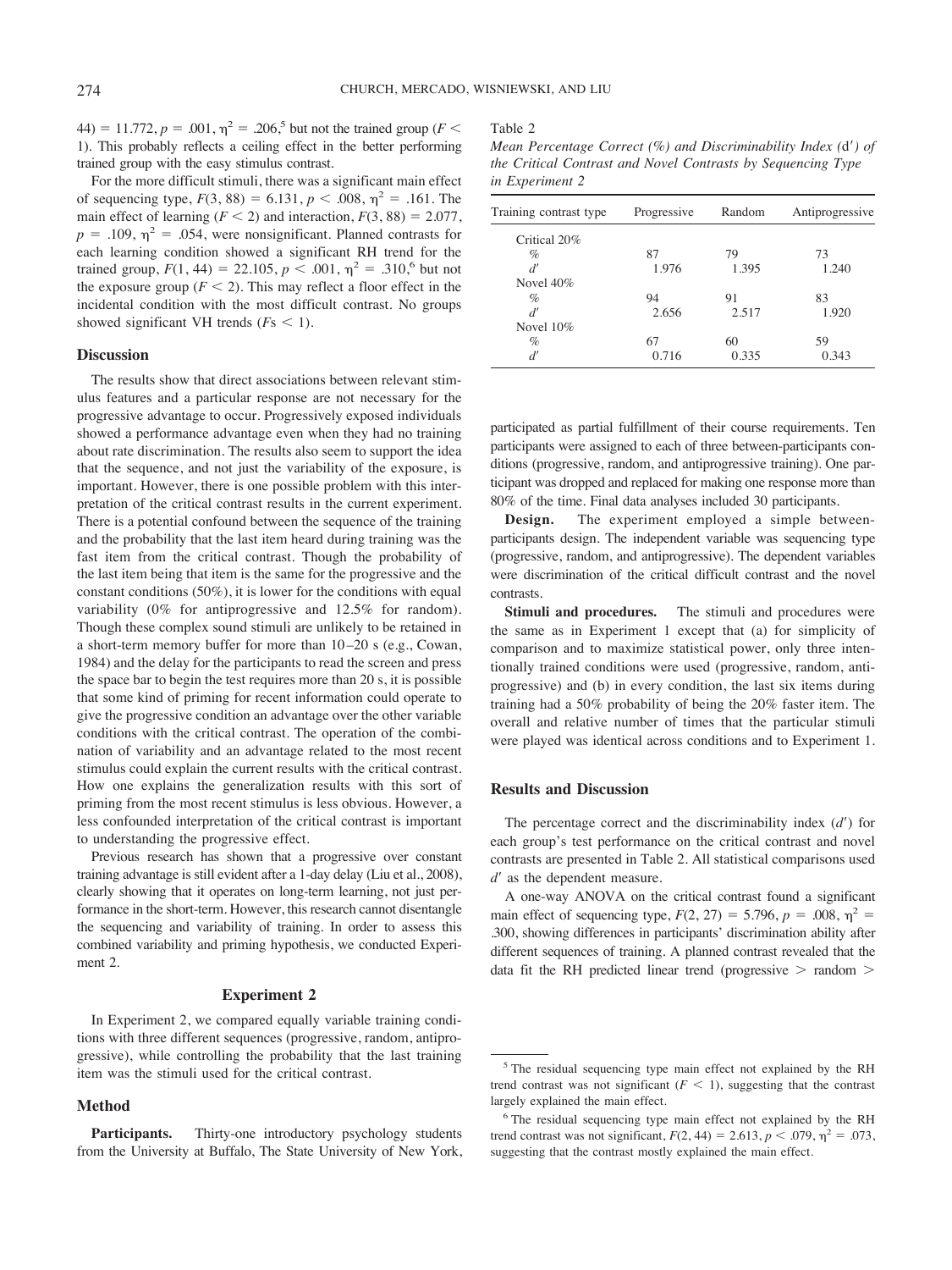antiprogressive),  $F(1, 27) = 11.265$ ,  $p = .002$ ,  $\eta^2 = .292$ .<sup>7</sup> Planned comparisons between conditions showed that the progressive group performed better than the random group,  $t(18) = 2.174$ ,  $p = .039$ , Cohen's  $d = 1.025$ , and the random group performed numerically but not statistically better than the antiprogressive group,  $t(18) = 1.18$ ,  $p = .247$ , Cohen's  $d = 0.557$ .

A  $2 \times 3$  mixed ANOVA exploring the novel contrasts found significant main effects of sequence type,  $F(2, 27) = 6.470$ ,  $p = .005$ ,  $\eta^2$  = .048, and stimuli,  $F(1, 27) = 251.060$ ,  $p < .001$ ,  $\eta^2$  = .838. The interaction was not significant,  $F(2, 27) = 2.152$ ,  $p = .139$ ,  $\eta^2 =$ .014. The planned contrast revealed a significant RH linear trend, *F*(1, 27) = 12.922,  $p = .001$ ,  $\eta^2 = .324$ .<sup>8</sup>

These results show that participants who experienced a progressive sequence during training showed better discrimination of the critical contrast even when the probability of hearing it as the last item was equal across conditions. The progressive sequence, and not just whether it was the last item heard during training, seems to be important.

#### **General Discussion**

The results support the idea that temporal dynamics (easy-tohard sequencing) confer an advantage in learning. Among all sequencing types, progressive sequencing showed the highest discrimination of the critical contrast, as well as the best generalization to novel contrasts even when participants were not intentionally trained to discriminate rate. Most importantly, although participants experienced the exact same stimuli with identical stimulus variability and equal probabilities of having the last trained item be the critical contrast, progressive sequencing still produced better learning than either antiprogressive or random sequencing. This makes it unlikely that the advantage of progressive training comes from increased stimulus variability. This was important to establish because previous research has confounded the temporal dynamics and the variability of training (e.g., Liu et al., 2008; McLaren & Suret, 2000), and variability and interleaved learning are both known to positively affect skill learning (e.g., Schmidt & Bjork, 1992; Lively et al., 1994). Not only do random and antiprogressive sequencing lack the advantage of progressive sequencing, antiprogressive sequencing significantly hurts critical contrast discrimination compared with constant, and adding random variability does not increase performance compared with having more training with the hard discrimination. At least, in this context, increasing variability does not seem to be helpful.

Progressive sequencing also generalized best to novel discriminations, confirming past reports that progressive training with complex sounds can enhance discrimination of novel sounds (e.g., Merzenich et al., 1996). Likewise, this advantage cannot be explained by stimulus variability during training because neither the antiprogressive groups nor the random groups showed greater generalization than the constant groups did. The findings highlight the importance of temporal sequencing for perceptual learning.

Finally, these results show that the advantage of progressive training cannot be explained by simple versions of either elemental-associative or selective-attention theories that assume that the advantage is caused by learning task-relevant features. The fact that progressive sequencing improved rate discrimination with incidental exposure shows that associations between the stimulus properties and the relevant response are not necessary for learning.

Where does this leave our understanding of the temporal dynamics of perceptual learning? These results together with previous findings (Liu et al., 2008; Orduña et al., in press) make it clear that the sequence of exposure to the stimuli is important for improving resolution and generalizing distinctions to novel contrasts. These progressive effects do not seem to be explained by confounds with motivational factors (Eisenberger, 1992), attentional foci (Casale & Pashler, 2011), or stimulus variability.

Why is this sequence advantageous to perceptual learning? Elemental-associative and selective-attention theories have been important to our understanding of a variety of phenomena, and their ability to characterize a wide range of findings with relatively simple models has been illuminating (e.g., McLaren et al., 1989; Petrov, Dosher, & Liu, 2005). However, the current experiments suggest that they are not (in their most straightforward form) sufficient to fully explain the progressive advantage.

On the other hand, because reverse hierarchy theory (Ahissar & Hochstein, 1997) allows top-down perceptual influences to play a role on lower level perception without the need for decision– response level processes, it can account for the current results. That does not mean that this theory can fully characterize all of the data relating to progressive learning. Because of the way that reverse hierarchy theory assumes that top-down processes influence perceptual differentiation, the "progressive" effect is really an "anchoring" effect. Unlike elemental-associative theories, all of the advantage of sequencing is carried by the initial experience with the easy discrimination, and the rest of the progression should be relatively unimportant. Both early research with animals (e.g., Lawrence, 1952) and recent research with humans (Radell, Wisniewski, Church, & Mercado, 2012) show that progressive training produces better learning than anchored training. These findings indicate that like elemental-associative and selective-attention theories, reverse hierarchy theory is also not sufficient to fully explain the progressive advantage.

Further theoretical advances are likely needed. Simple elemental representations of perceptual information without combinatorial properties that can be changed by experience may not fully capture the changes that training with complex stimuli generates. At the same time, theories that rely upon quick all-or-none top-down learning, whether from within perception or at a decision level (Ahissar & Hochstein, 1997; Casale & Pashler, 2011), may also be inadequate. We believe it is time to consider models that allow for incremental change (see Saksida, 1999) to the representation of perceptual information at multiple levels (not just input and output). It will likely be important for future models to test different multilevel architectures to fully account for how perception and perceptual representations change with experience.

<sup>7</sup> The residual sequencing type main effect not explained by the RH trend contrast was not significant  $(F < 1)$ , suggesting that the contrast largely explained the main effect.

<sup>8</sup> The residual sequencing type main effect not explained by the RH trend contrast was not significant  $(F < 1)$ , suggesting that the contrast largely explained the main effect.